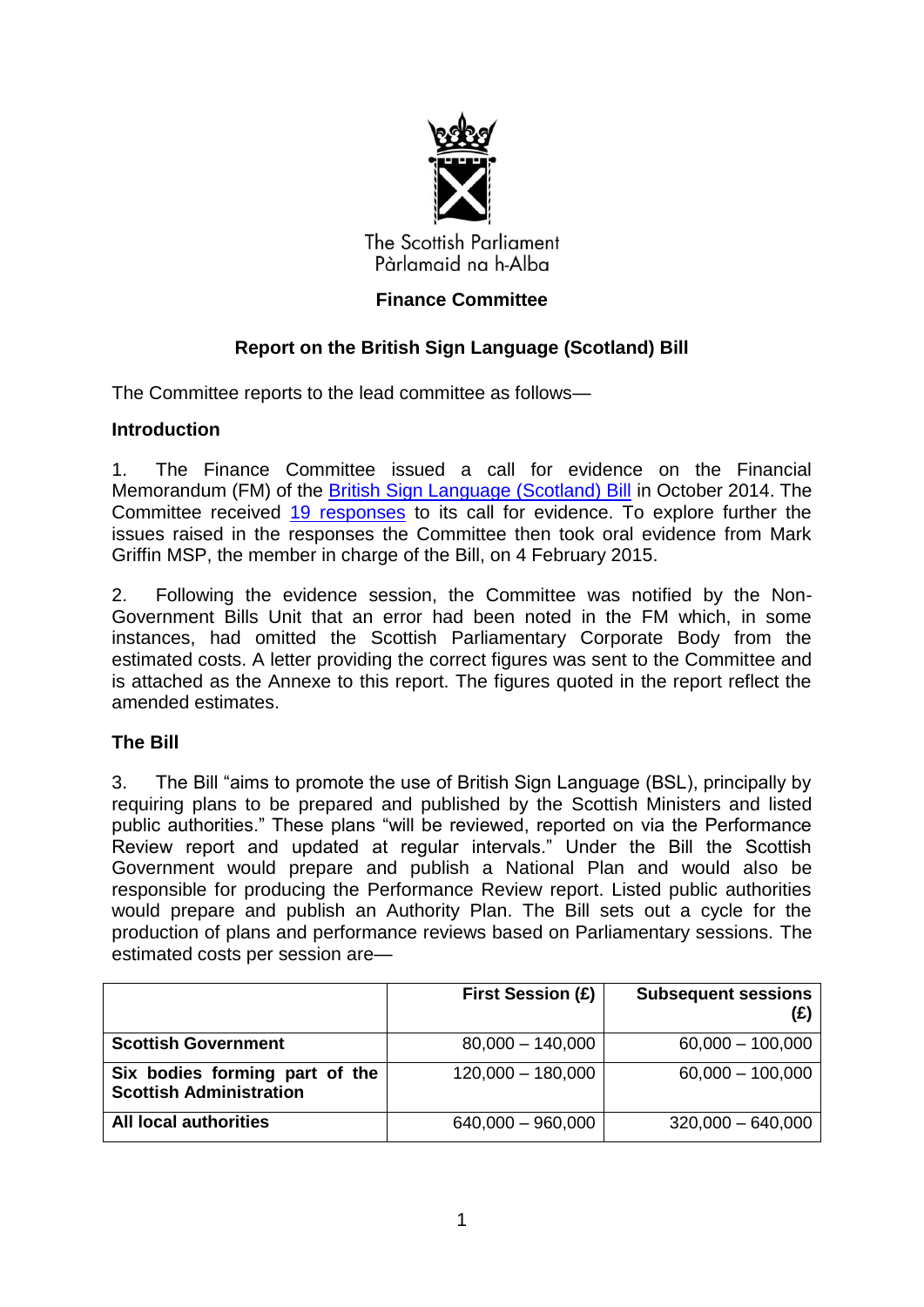| Other listed public authorities | 1,540,000 - 2,340,000   | 770,000 - 1,560,000     |
|---------------------------------|-------------------------|-------------------------|
| Total                           | $2,380,000 - 3,620,000$ | $1,210,000 - 2,420,000$ |

# **The planning cycle**

4. In evidence the member in charge explained that the cycle for production and review of BSL plans did not arise in relation to language planning but that it "relates purely to the political process as I considered that it would be beneficial for the Government of the day to introduce its national plan at the start of the session and then report on the progress at the end of the session. $11$ 

5. The written submission from the Scottish Government suggested that this cycle may be too short, based on experience from implementing the Gaelic Language (Scotland) Act 2005 which requires the publication of a plan on a 5 year cycle. The Government commented that—

―Under the timetable set out in the Bill, there is just over a year between the publication of the first authority plans and the first performance review which would leave insufficient time to gather meaningful information on performance, and there is only three and a half years between the publication of the first and the second national plan (three years between publication of the first and the second authority plans)."

6. The Government has suggested an alternative cycle over a period of seven years as follows—

|                                              | Timescale suggested in<br>the Bill | Suggested timescale |
|----------------------------------------------|------------------------------------|---------------------|
| <b>First National BSL Plan</b><br>published  | May 2017                           | May 2017            |
| <b>First Authority Plans</b><br>published    | May 2018                           | May 2018            |
| First performance review<br>published        | <b>June 2019</b>                   | May 2021            |
| <b>Second National BSL Plan</b><br>published | November 2020                      | May 2023            |
| <b>Second Authority Plans</b><br>published   | May 2021                           | May 2024            |

7. When asked for his views on the proposal, the member in charge told the Committee that—

―There is a balance between scrutinising a Government on its performance and having an appropriate timetable. However, if the Government advisers have had issues with the Gaelic language act, then I am happy to accept that, as I am other amendments suggested by the Government."<sup>2</sup>

 1 [Scottish Parliament Finance Committee,](http://www.scottish.parliament.uk/parliamentarybusiness/28862.aspx?r=9766&mode=pdf) *Official Report*, 4 *February 2015*, Col 17 2 [Scottish Parliament Finance Committee,](http://www.scottish.parliament.uk/parliamentarybusiness/28862.aspx?r=9766&mode=pdf) *Official Report*, 4 *February 2015*, Col 17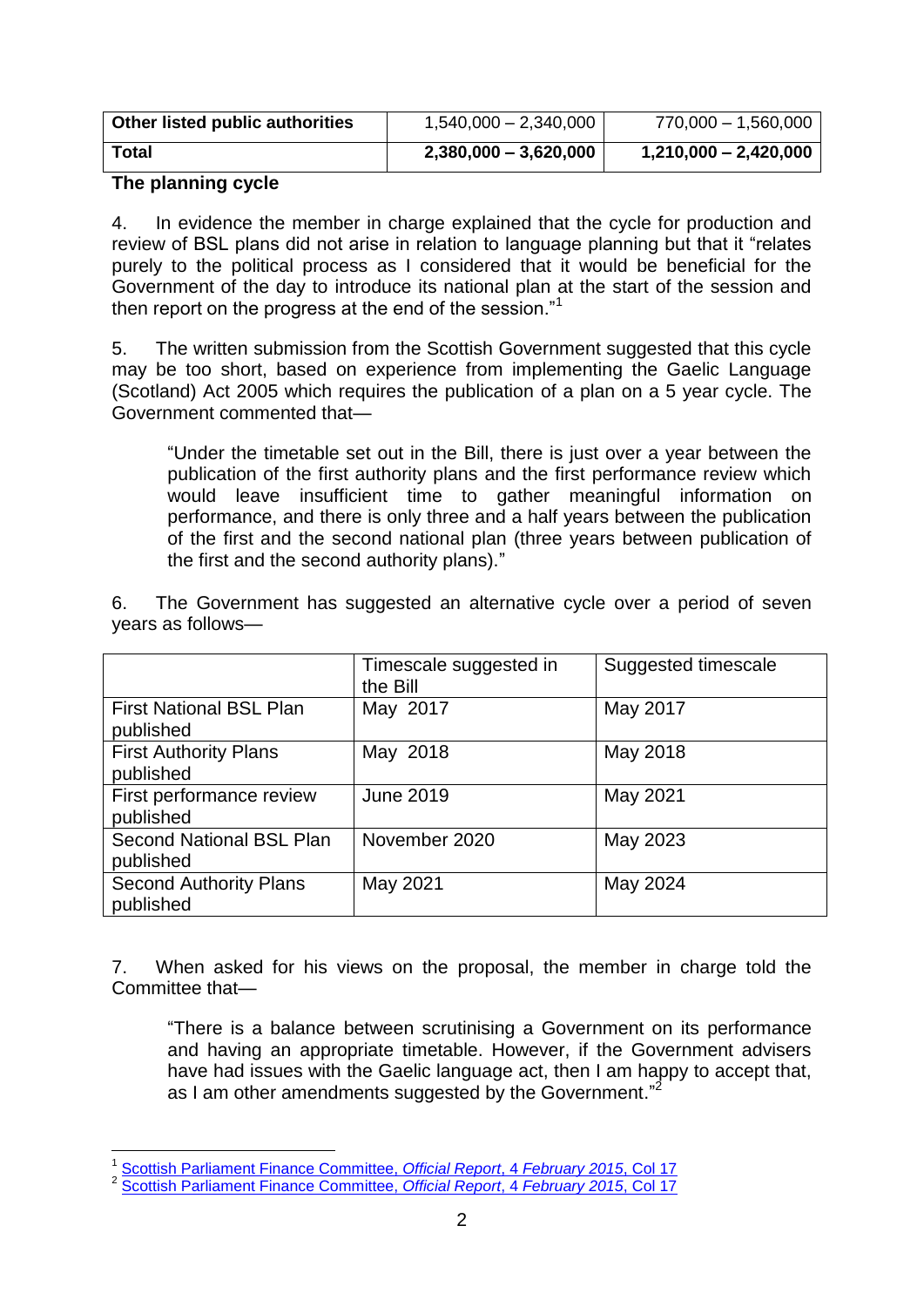8. **The Committee notes that, although any changes to the cycle set out in the Bill may not alter the total costs that would fall on the listed authorities, the period over which these costs were incurred would be extended. The Committee considers that it would be helpful if cost estimates were available that set out the costs that may be incurred by authorities in the relevant financial years if the cycle set out in the table above were to be adopted.**

# **Cost of producing plans**

9. Development of Gaelic plans was used as a comparison for the costs of developing BSL plans. On the basis of reported costs for development of Gaelic plans, the FM estimates that it will cost between £5,000 and £50,000 for an authority to develop and publish an initial Authority Plan. The FM assumes that the average cost per authority will be between £20,000 and £30,000. In subsequent sessions costs of between £10,000 and £20,000 are estimated for listed authorities to update their plans. Paragraph 11 of the FM explains that responses to the Member's consultation on the Bill differed in their assessments of the additional costs that would arise from the Bill and that "this diversity of opinion partly explains why the cost estimates provided...involve such large margins of uncertainty."

10. NHS Fife considers that the requirement to develop an Authority Plan is "not about the size of the organisation or the number of BSL users" and it "is difficult to identify why there are such variations in the financial costings."

11. The majority of responses received from local authorities indicate that they consider the estimates provided in the FM to be reasonable. However, the Scottish Government's response states that in initial discussions COSLA "have suggested that the estimates…are too low and that the higher estimate for producing BSL plans should be raised to £40,000 per authority."

12. The Scottish Government has also suggested alternative approaches to this aspect of the Bill. These are to allow for consultation on BSL plans to be carried out jointly by authorities covering the same geographical area or to change the requirement to the production of a BSL statement "setting out how they will work towards agreed priorities set out in the national plan." The Scottish Government submission states the "the focus on publishing plans could create a heavy (and expensive) bureaucratic burden" on listed authorities.

13. The member in charge has indicated that he would be "happy to accept some of the Government's amendments to streamline some of the costs."<sup>3</sup> Clearly, any amendments to the process for producing plans would have an impact on the estimated costs to the authorities undertaking that work.

14. **Given the indication from the member in charge that he would be minded to accept some of the amendments suggested by the Scottish Government, a number of which would have financial implications, the lead committee may wish to invite the member in charge to indicate whether he intends to provide revised cost estimates. In particular, the lead committee may wish to clarify whether the member in charge anticipates that amendments to the Bill might** 

 3 [Scottish Parliament Finance Committee,](http://www.scottish.parliament.uk/parliamentarybusiness/28862.aspx?r=9766&mode=pdf) *Official Report*, 4 *February 2015*, Col 15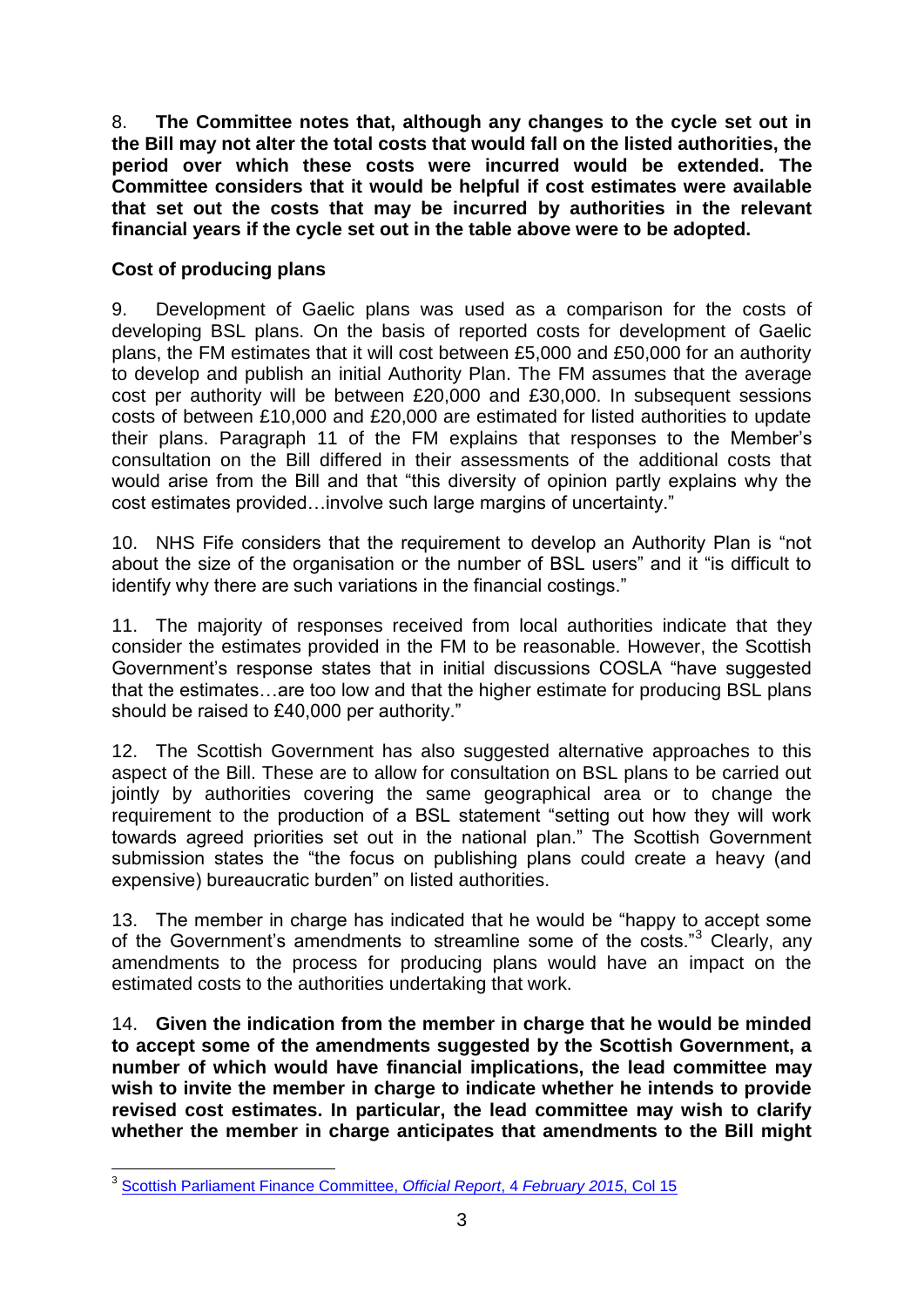#### **trigger the need for a revised or supplementary Financial Memorandum under the terms of Standing Orders Rule 9.7.8B.**

15. Allied to the production of plans, some of the written submissions to the Committee questioned how the duty introduced under the Bill would relate to other initiatives. For example, Midlothian Council set out its view that the FM "assumes a planning process very specifically for BSL rather than incorporating BSL issues into other strategic planning streams associated with inclusion, disability and equality, in particular work associated with the implementation of See Hear<sup>4</sup>.

16. NHS Fife commented that the FM "does not take into account the development of the Health and Social Care Integrations". It is of the view that there "is an opportunity to plan on the basis of the new integrated joint bodies and the parent Health Boards and Councils, thus realising an economy of scale."

17. NHS Lothian and the Scottish Legal Aid Board also commented on potential crossover with existing activities.

18. **The lead committee may wish to seek comments from the member in charge as to whether consideration to initiatives such as health and social care integration or See Hear could be included the development of any amendments to the Bill in relation to the process for producing BSL plans.**

#### **Publication of plans in BSL**

19. The FM notes that there "is no requirement within the Bill for consultation exercises and plans to be produced in BSL format" and that the cost estimates provided "do not, therefore, include the cost of publication in multiple formats."

20. A number of the submissions commented on this issue. For example, the Scottish Association of Sign Language Interpreters (SASLI) considered that the lack of any such requirement "contradicts...the main purpose of the Bill in promoting BSL."

21. The Scottish Prison Service stated its view that it is "reasonable to expect that listed authorities may do so [translate plans into BSL] in order to facilitate consultation and to ensure accessibility of the final plan, and that we would therefore incur this cost."

22. South Lanarkshire Council acknowledged the discretion that is given in the FM on this issue but comments—

―However, given the nature of the Bill and the requirement to draft a BSL plan, it is felt inappropriate not to take this opportunity to translate it for BSL users. The Council would expect funding to follow the Bill in terms of delivery, consultation and translation of the BSL plan as the requirement is statutorily driven. Funding is not acknowledged in the FM and clarity would be welcomed."

 4 See Hear is the Scottish Government's strategic framework for meeting the needs of people with a sensory impairment in Scotland.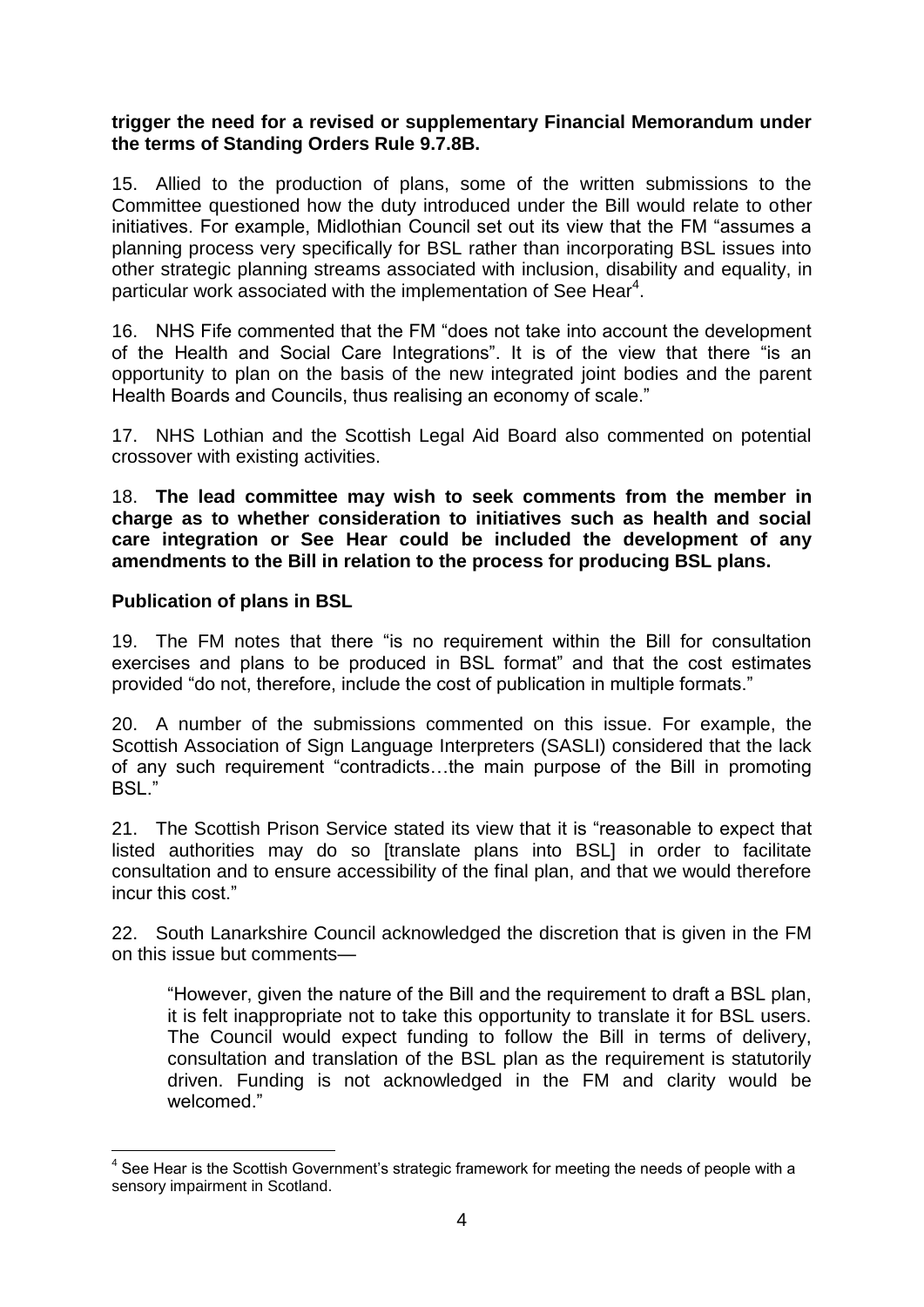23. The response provided by the Scottish Government also commented on this point, noting that if plans "are presented in written English they will not be accessible to Deaf BSL users, who are the target audience." The Scottish Government considers that there should be an amendment to the Bill that requires plans to be translated. The submission noted that this would result in an additional cost which was not included in the FM.

24. In his evidence to the Committee, the member in charge indicated that he would be content to accept the suggestion that the Bill should be amended to require plans to be published in BSL. Estimated translation costs of between £1,250 and £3,150 per plan have been provided. At the upper estimate this would be an additional cost of £365,400 to those bodies producing an authority plan.

25. **The Committee considers that it would be consistent with the aims of the Bill for plans to be published in BSL. In terms of any additional costs arising from such a requirement being introduced, the Committee invites the lead committee to note the Scottish Government's view that "it is assumed that the cost of translating Authority Plans into BSL should be subsumed by the relevant authority, since the requirement does not substantially exceed their current duties under the Equality Act 2010."**

#### **Implementation costs**

26. The Bill does not prescribe a minimum level of activity beyond the production of a plan as prescribed by the Bill. The FM states that "it will be a matter for public authorities to determine the scope of their activities in relation to BSL, taking account of needs assessment and budgetary considerations.‖ The FM further states that it is hoped that the Bill will increase the use of BSL by public bodies but explains that ―figures cannot be put on any additional costs arising in this way because it is not possible to estimate how much additional activity will be generated and what the nature of that activity will be."

27. A number of submissions received by the Committee commented on the question of implementation costs and the public expectations that may arise as a consequence of the national and authority plans.

28. For example, Colleges Scotland suggested that the Committee "will want to note that whilst the requirement is to produce a plan only, the publication of such a plan will almost certainly increase public expectation that would require additional funds in future years."

29. Midlothian Council commented along similar lines noting that expectations "amongst the deaf community will surely be raised...increasing demand on services which will not necessarily be equipped or funded to meet the resulting need." It goes on to say that given "the current financial climate, it would not seem possible that any new funding could be identified specifically for the implementation of any BSL plan."

30. North Ayrshire Council considered that "additional costs should be met from central government" in relation to "additional services that may be required as service users put more pressure on LA's by demanding more services." South Lanarkshire Council echoed these concerns and considers that "an allocation from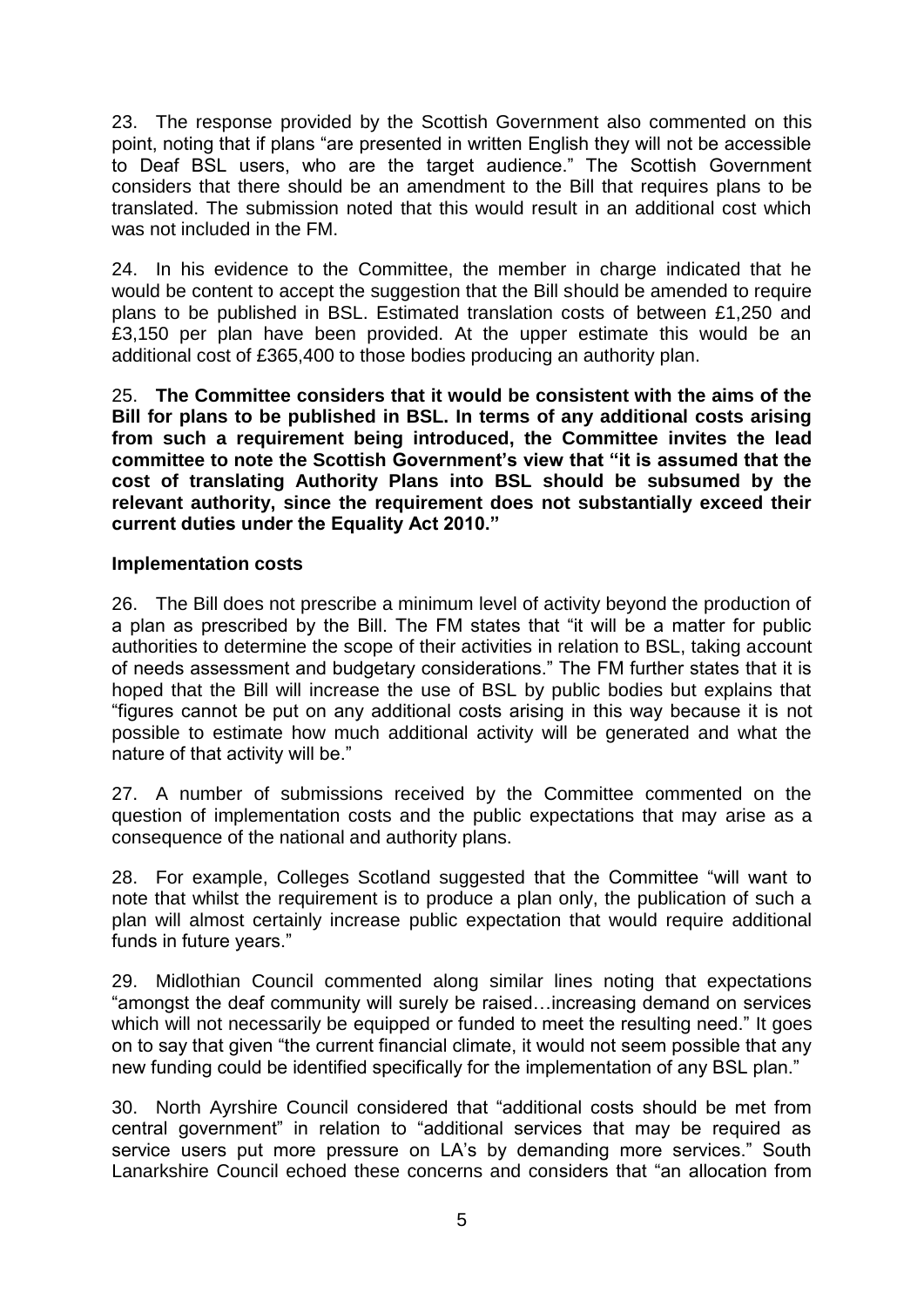Scottish Government would be required." The Scottish Legal Aid Board stated that given "the current and ongoing pressures on public spending, SLAB can not currently commit to having the financial means to meet any significant costs arising from this Bill."

31. The Scottish Government set out its view that "the 'new burden' applies only to implementing the provisions of the Bill itself (production of plans and performance review) and not the cost of implementing the actions set out in the plans."

32. Asked why no implementation costs have been included in the FM, the member in charge explained that—

―No policy direction or particular initiative is set out in the bill that we can put a price on. It will be up to national Government and public bodies to decide on the priorities for their individual constituencies. They have to choose what to put in their plan while having a mind to how they would fund it. $5$ 

33. When asked to comment on the specific concerns of some local authorities that they would not be able to meet the costs of supporting the activities arising from the plan, the members in charge stated—

"I understand local authorities' concern that they are not able to put a figure on the activities that they might be expected to carry out, but that is because there is not yet any national plan… For example, if the Government decided that there should be 24-hour access to all local authorities' interpreter services and set that out in the national plan, I would expect the Government to set out how it intended to fund those services or how it expected local authorities to meet the cost. It would be up to the Government of the day to fund its policy priorities."<sup>6</sup>

34. **The Committee appreciates that the Bill itself does not include the implementation of the BSL plans. However, given the aim of the Bill is to promote the use of BSL, the Committee considers it to be important that attention is paid to the concerns about implementation costs that have been raised. The lead committee may wish to invite the member in charge to comment further on this issue.**

# **Costs on other organisations**

35. The FM identifies the costs that would fall on the Scottish Government, local authorities and listed public authorities (including the six identified as being within the Scottish Administration). It does not refer to the costs that may fall on other bodies that may be involved in developing BSL plans.

36. SASLI commented on this in its submission noting that while the FM anticipates costs for listed authorities, no costs are provided for "ancillary organisations which may be requested to provide information, expertise and advice to meet the objectives. This includes organisations representing, or working with, BSL users and communication support." SASLI goes on to state that larger "staff numbers and

 5 [Scottish Parliament Finance Committee,](http://www.scottish.parliament.uk/parliamentarybusiness/28862.aspx?r=9766&mode=pdf) *Official Report*, 4 *February 2015*, Col 20

<sup>6</sup> [Scottish Parliament Finance Committee,](http://www.scottish.parliament.uk/parliamentarybusiness/28862.aspx?r=9766&mode=pdf) *Official Report*, 4 *February 2015*, Col 21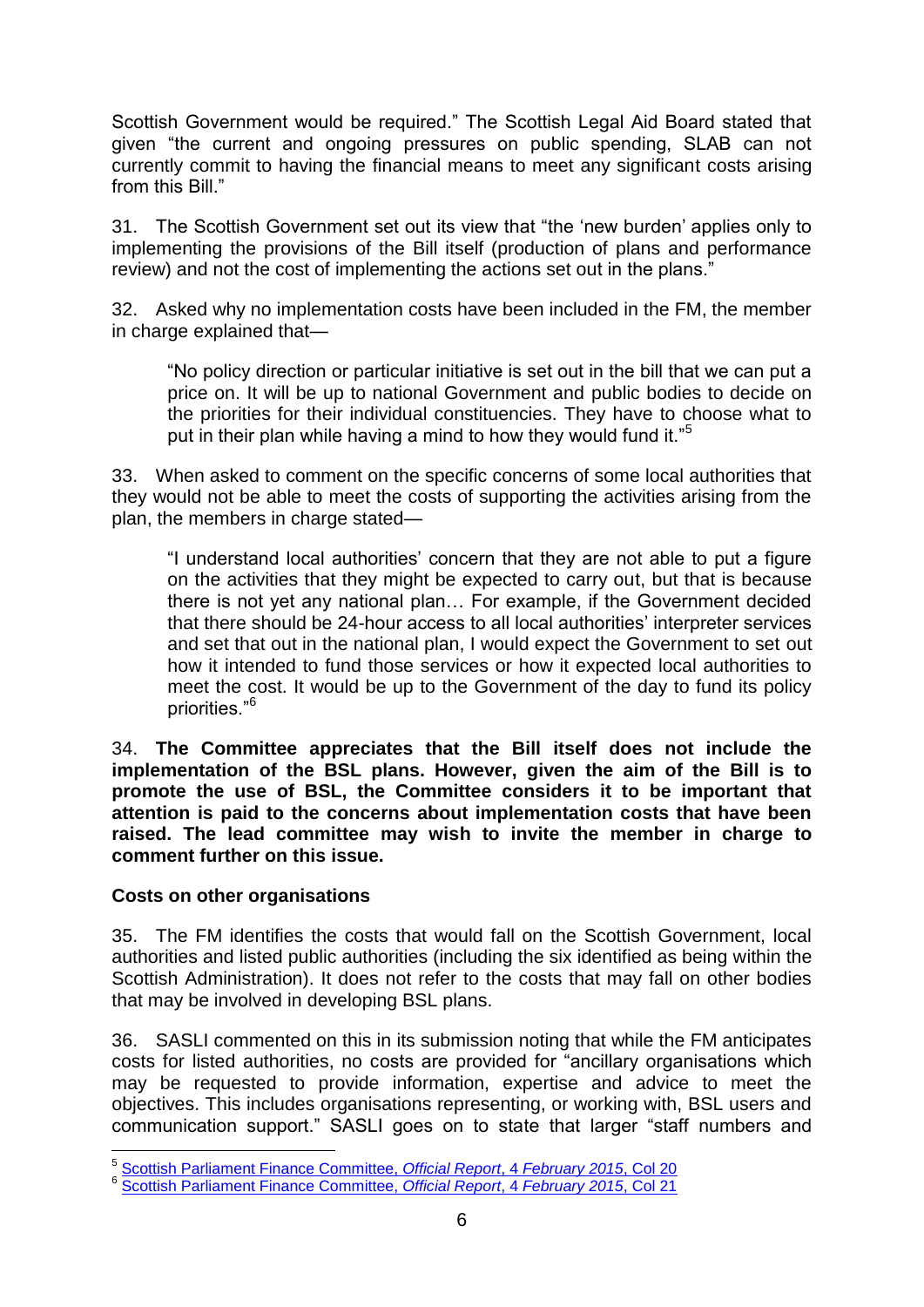resources will be required to meet the increased demand for information and consultation. SASLI will require to seek both increased and alternative income streams to provide for additional resources required by the Bill."

37. When this point was put to the member in charge by the Committee, he indicated that it had not been raised with him in the course of the consultation on the Bill but that he would seek to discuss this with SASLI.

38. **The lead committee may wish to seek details from the member in charge as to any subsequent discussions he has had with SASLI on this issue.**

# **Conclusion**

39. **The lead committee is invited to consider this report as part of its scrutiny of the British Sign Language (Scotland) Bill.**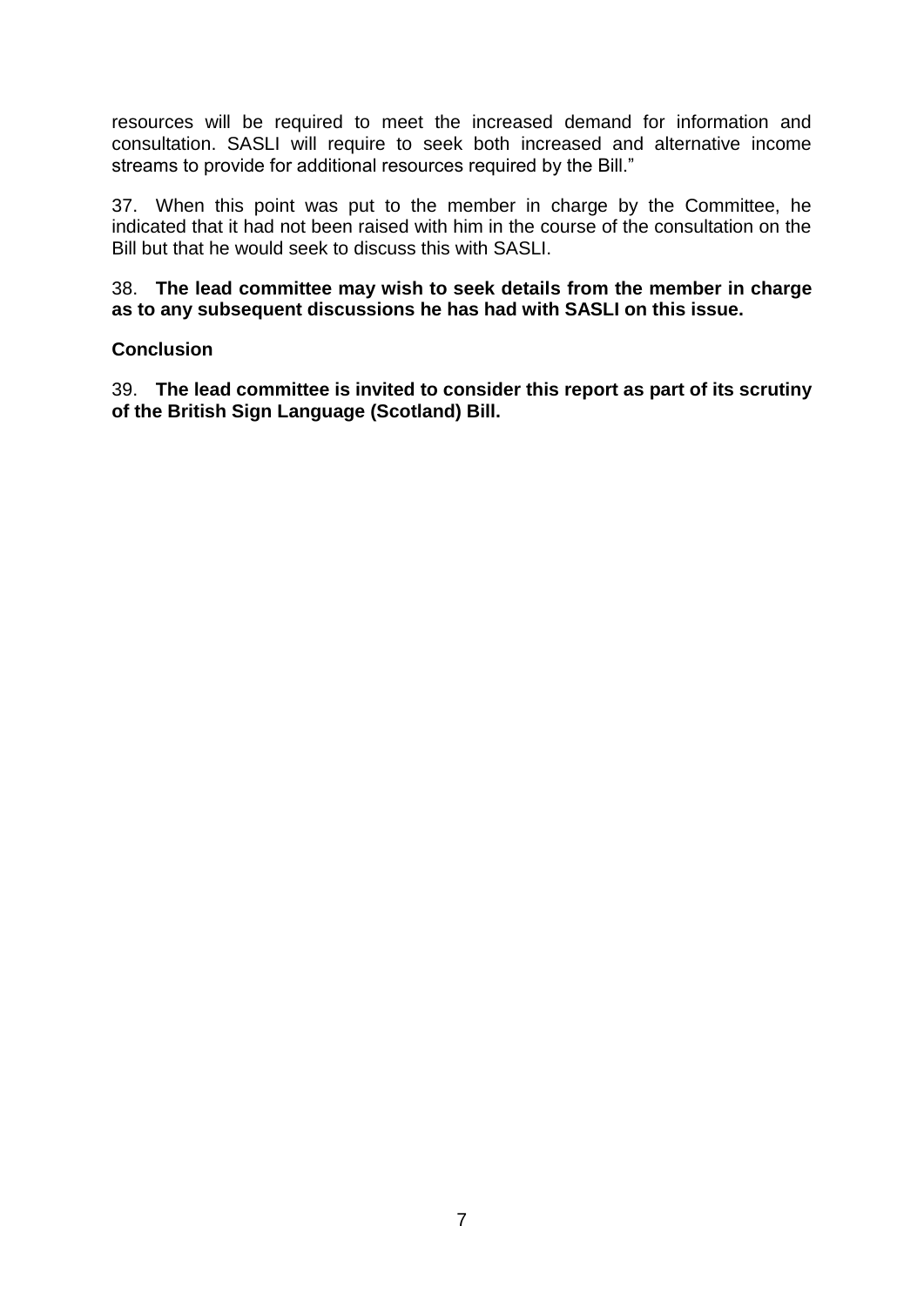# **ANNEXE**

#### **LETTER FROM THE NON-GOVERNMENT BILLS UNIT**

I have discovered an error in the Financial Memorandum for the British Sign Language (Scotland) Bill and wished to draw this to your attention. At Paragraph 27, there are several references to 77 bodies. In reaching this figure, I failed to account for the Scottish Parliamentary Corporate Body and the number should therefore be 78 in each reference and the financial figures quoted also need to be revised. The new paragraph should read:

"27. The 78 other public bodies that will be affected by the Bill vary in size and function, therefore a wide cost range of £5,000-£50,000 is provided. A range for the total combined expenditure of all 78 listed authorities is put at £1,560,000 to £2,340,000, to reflect the fact that most authorities will fall somewhere in the middle of the estimated cost range per plan. This range is based on an assumption that the cost of each plan will fall within the £20,000 to £30,000 range. In subsequent years fewer resources will be required to revise, update and republish plans. Based on an assumption that each subsequent plan will cost in the £10,000 to £20,000 range, the total for all 78 bodies is estimated to fall between £780,000 and £1,560,000."

This error also affects Table 4 of the Financial Memorandum, which should be as follows:

| <b>Function</b>                                      | <b>Details</b>                                                                                                                      | <b>Estimated Costs in</b><br>first session<br>the <b>the</b><br>(£) | <b>Estimated</b><br>Costs<br>in<br>subsequent<br>sessions $(E)$ |
|------------------------------------------------------|-------------------------------------------------------------------------------------------------------------------------------------|---------------------------------------------------------------------|-----------------------------------------------------------------|
| developing<br>of<br>Costs<br>and publishing the plan | Including staff time to<br>prepare, consult on<br>and monitor plans;<br>costs of revising plans<br>where necessary.<br>Publication. | 5,000-50,000                                                        | 5,000-40,000                                                    |
| Total for 78 authorities                             |                                                                                                                                     | 1,560,000-<br>2,340,000                                             | 780,000-1,560,000                                               |

# **Table 4: Cost estimates per session for "other listed authorities"**

The Summary tables 5 and 6 are also affected and should be as follows: